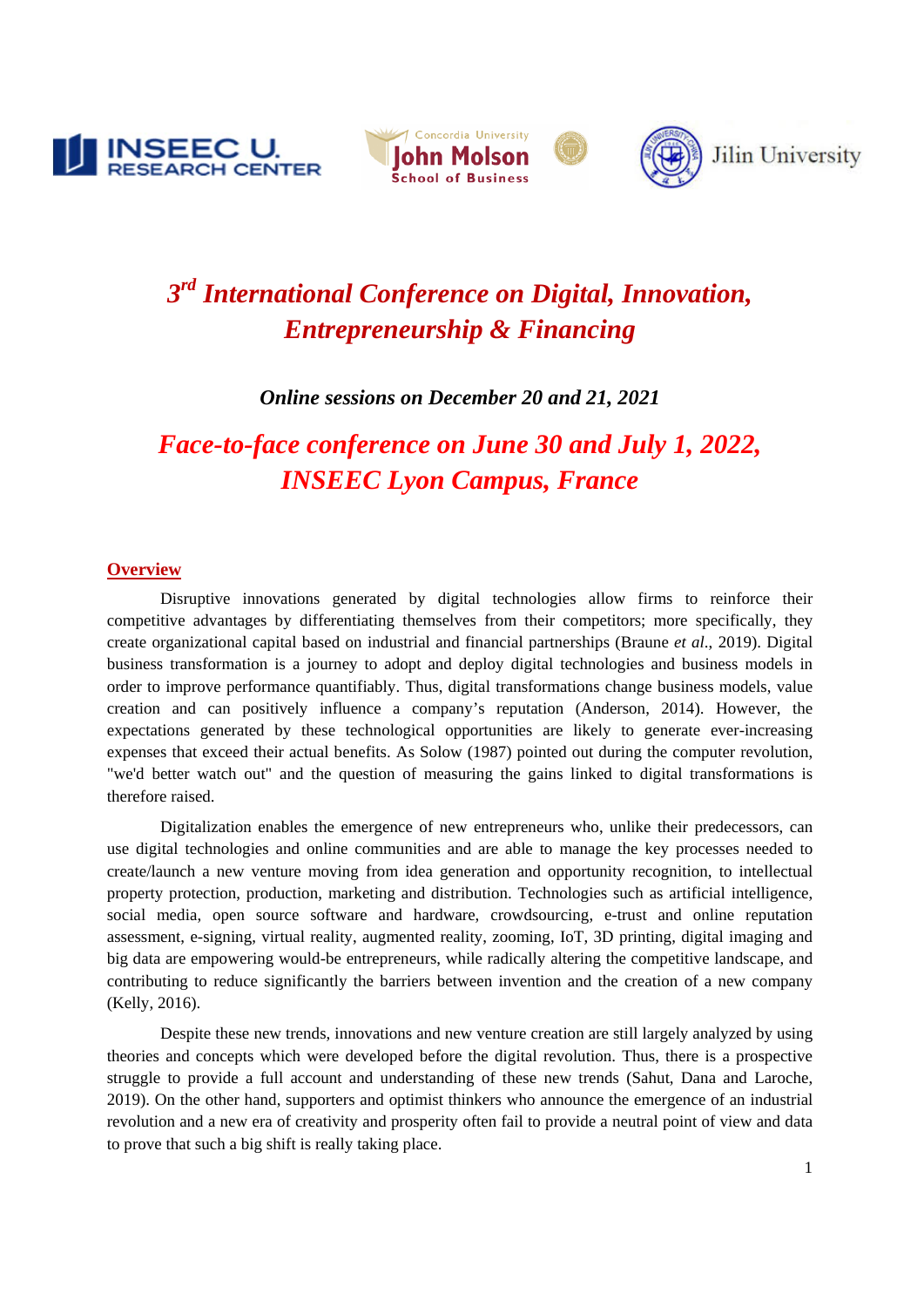Entrepreneurship research in the digital economy also needs to be expanded to include literature from other disciplines such as political science, information systems and industrial organization. Referencing political science literature provides the knowledge necessary to understand the nuances of digital governance and digital citizenship and their importance in the digital entrepreneurial ecosystems. Research from management information systems literature illuminates the background necessary to understand how a system of digital technologies and infrastructure can serve as the germinating bed for digital entrepreneurs (Nambisan, 2017). Literature in economics and industrial organization can help to understand how digital Entrepreneurship unfolds in digital platforms and multisided markets.

 We invite contributions that will help to better assess, analyze, and theorize how digital innovations emerge and create value, how these innovations affect the structuring of markets and business models, how to implement and finance them.

#### **Non-exhaustive list of topics**

- Impacts of digital technologies (artificial intelligence, blockchain, virtual reality, IoT…) on people
- Impacts of digital technologies (artificial intelligence, blockchain, virtual reality, IoT…) on processes
- Impact of Covid-19 on the digital innovation
- Management of digital innovation or IT systems
- Digital transformation, strategy and competitiveness of firms
- Business model and Innovation
- Digital innovation, open innovation and knowledge management
- Digital platforms and multisided markets
- Entrepreneurship / intrapreneurship and innovation
- Dynamics, growth strategy, and governance of digital firms
- Digital marketing
- Human resources, CSR and digital
- E-Government government & digital public services
- E-learning, e-education and e-pedagogy
- Risk management and Innovation
- Governance and risk management in high-tech firms
- Financing of digital innovations, start-ups, SMEs and high-tech firms
- Incubators, Business Angels, Venture capital and Private equity
- Electronic markets and trading platforms
- FinTech and Alternative Finance (crowdfunding and P2P lending)
- Blockchain and Smart contracts
- Digital finance, money, banking, and insurance: Bitcoin, cryptocurrency, ICO, token offerings, future of payments, e-banking, e-finance, AssurTech...
- Digital, Innovation & tourism

#### *References*

Anderson, C. (2014). Makers: The New Industrial Revolution, Crown Business.

- Braune, E., Lantz JS., Sahut, JM., & Teulon, F. (2019). Corporate venture capital in the IT sector and relationships in VC syndication networks. *Small Business Economics*, First published: 29 August 2019, https://doi.org/10.1007/s11187-019-00264-4
- Kelly, K. (2016). The Inevitable: Understanding the 12 Technological Forces That Will Shape Our Future, Viking.
- Nambisan, S. (2017). Digital Entrepreneurship: Toward a Digital Technology Perspective of Entrepreneurship. *Entrepreneurship Theory and Practice*, 41(6), 1029-1055.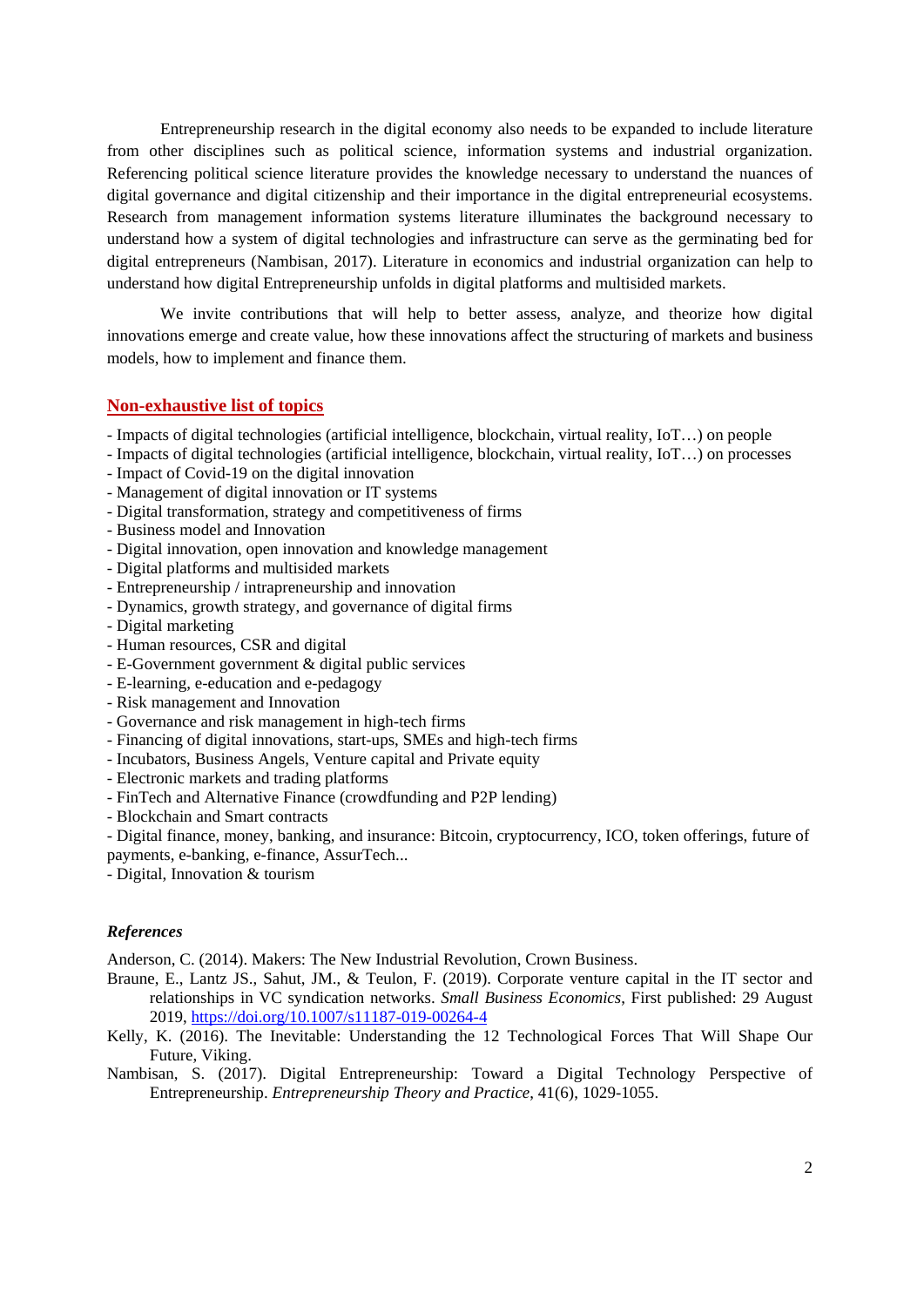- Sahut, JM., Dana, LP., & Laroche, M. (2019). Digital innovations, impacts on marketing, value chain and business models: An introduction. *Canadian Journal of Administrative Science*; First published: 17 November 2019, https://doi.org/10.1002/cjas.1558
- Solow, R.M. (1987). We'd better watch out. New York Times Book Review, July 12, p. 36.

## **Details of Paper Submission and Due Date**

Interested contributors should submit preferably **full papers in PDF files** (in English or French), but **extended abstracts** (1,000 to 1,500 words) may also be considered if they show considerable promise, **no later than March 30, 2022 (extension)** through the conference website.

Early submission is highly encouraged and decision is made as soon as the peer-review is completed. No submission fee is required.

Please visit our website for detailed information: https://dif2021.sciencesconf.org/

#### **Measures in place related to COVID-19**

The Organizing Committee will apply the health precautions imposed by French government to universities. As your safety is our top priority and concern, the Organizing Committee added the online/Video presentation for presenters in addition to the oral presentation. If you cannot attend the conference because of the COVID-19, you are recommended to choose online/Video presentation.

#### **Publication opportunities**

We have established agreements with several academic journals. Authors wishing to submit their articles to these journals can do under the volumes, records or special issues related to the DIF conference:

- International Journal of Information Management, Elsevier (SSCI & Scopus, Fnege cat. 2)
- Journal of Business Research, Elsevier (SSCI & Scopus, Fnege cat. 2)
- Critical Perspectives on Accounting (SSCI, Scopus, Fnege cat. 2)
- Canadian Journal of Administrative Science (SSCI & Scopus, Fnege cat. 3)
- International Journal of Entrepreneurship and Small Business (Scopus, Fnege cat. 4)
- Gestion 2000 (Scopus, Fnege cat. 4)
- Scientific Papers of the University of Pardubice Series D (Scopus)
- Management International (Fnege cat. 2)
- Gestion et Management Public (Fnege cat. 3)
- French Journal For Media Research (ISSN : 2264-4733)

## **Best paper awards: "Young Researcher Best Paper Awards" and "DIF 2021 Best paper Award"**

The scientific committee offers 2 "Young Researcher Best Paper Awards" to Young Researchers who will present a paper as first author (be no more than 35 years old). These "Best papers" will be send to the *Journal of Entrepreneurship and Small Business* for a fast track reviewing procedure.

The authors of the "DIF 2021 Best Paper Award" will be invited to publish their paper in a special issue of the conference.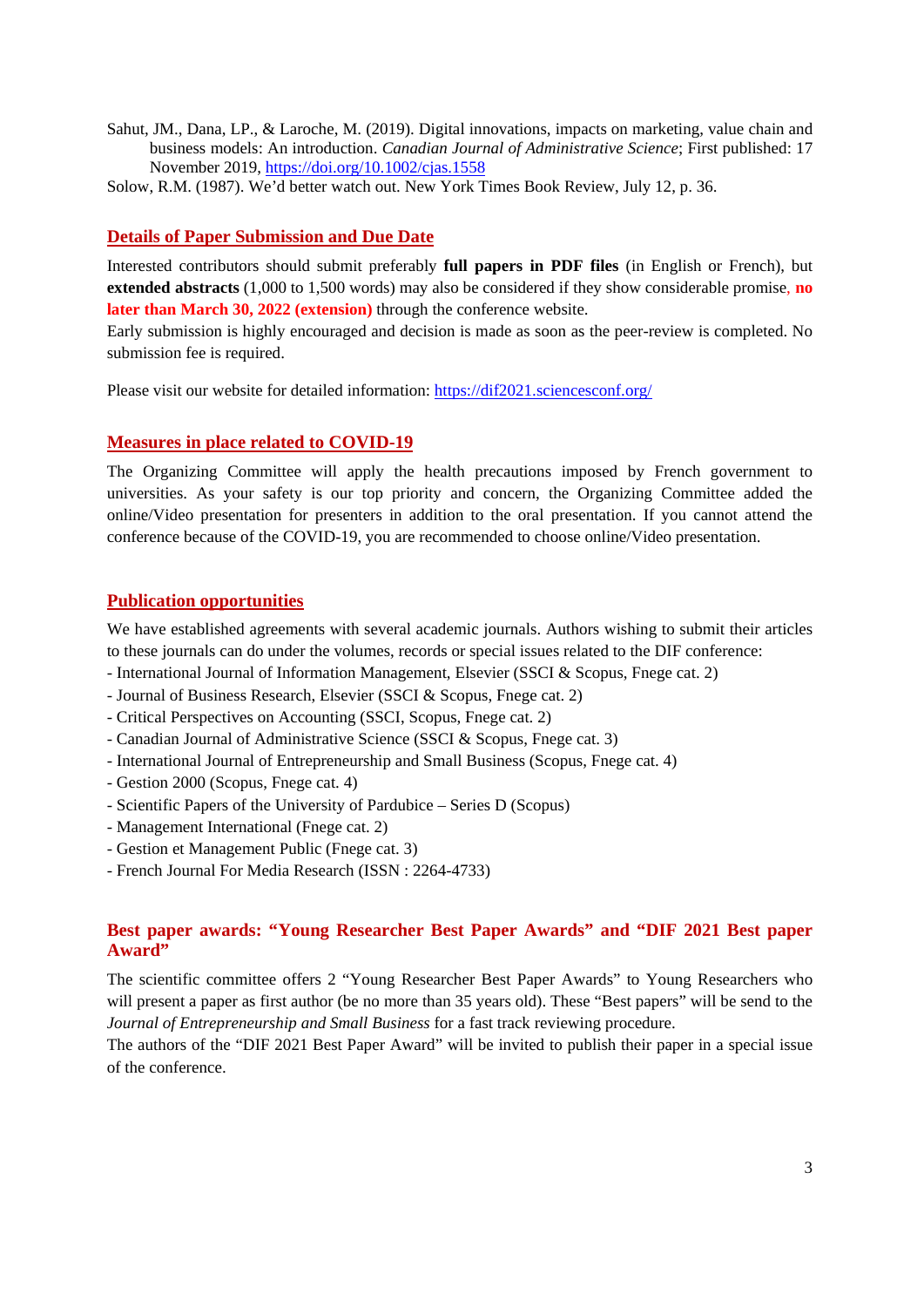**Keynote speaker: Prof. David B. Audretsch**, Indiana University & Small Business Economics: An Entrepreneurship Journal editor, **Speech title: "Entrepreneurship in the Digital Era"**

#### **Scientific Committee**

**Conference chairs:** Pascal Montagnon & Eric Braune (INSEEC U. Research Center, FR), Jean-Michel Sahut (IDRAC, FR), Denis Schweizer (JMSB, CA), Yang Song (Jilin University, CN)

David B. Audretsch, Indiana University, US Kent H. Baker, KSB, American University, Washington, US Patricia Baudier, EM Normandie, FR Maria Amparo Baviera Puig, Universitat Politècnica de València, ES Hachmi Ben Ameur, Inseec U. Research Center, FR Jean-Pierre Boissin, IAE, University of Grenoble, FR Tomas Blomquist, Umea University, SE Sabri Boubaker, EM Normandie, FR, & Hanoi School of Business, VN Eric Boyd, James Madison University, Harrisonburg, Virginia, US Didier Chabaud, University of Paris I, FR Ephraim Clark, Middlesex University, UK David Crick, Telfer School of Management, University of Ottawa, CA Patrick Cohendet, HEC Montréal, CA Pascal Corbel, Paris-Saclay University, RITM Lab, FR Tugrul Daim, Portland State University, Portland, Oregon, US Léo-Paul Dana, Dalhousie University, CA Christophe Estay, EM Normandie, FR Sylvie Faucheux, Inseec U. Research Center, FR Emmanuel Fragnière, HES-SO Valais, CH Petr Hajek, University of Pardubice, CZ Martin Hannibal, University of Southern Denmark, DK Kun-Huang Huarng, College of Business, Feng Chia University, TW Luca Iandoli, University of Naples Federico II, IT& Stevens Institute of Technology, NJ, US Frank Janssen, Louvain School of Management, BE Kamel Jedidi, Columbia Business School, NY, US Yuya Kajikawa, Tokyo Institute of Technology, JP Magnus Klofsten, Linköping University, SE Wadid Lamine, Telfer School of Management, University of Ottawa, CA Erick Leroux, University Paris13-Sorbonne Paris City, FR Hui Li, Nankai University, Tianjin, CN Moez Limayem, Muma College of Business, University of South Florida, US Marcello Mariani, Henley Business School, University of Reading, UK Dirk Meissner, HSE University, RU Medhi Mili, University of Bahrain, BH Savvas Papagiannidis, Newcastle University Business School, UK Marta Peris-Ortiz, Universitat Politècnica de València, ES Yvon Pesqueux, CNAM, FR Fred Phillips, University of New Mexico, US (Technological Forecasting & Social Change editor) Pierre Charles Pupion, University of Poitiers, FR Jean Rédis, ESIEE Paris, FR Carlos Rueda Armengot, Universitat Politècnica de València, ES Mian Sarfraz, OSWEGO, NY, US Syed Hasanat Shah, School of Economics, Jilin University, CN